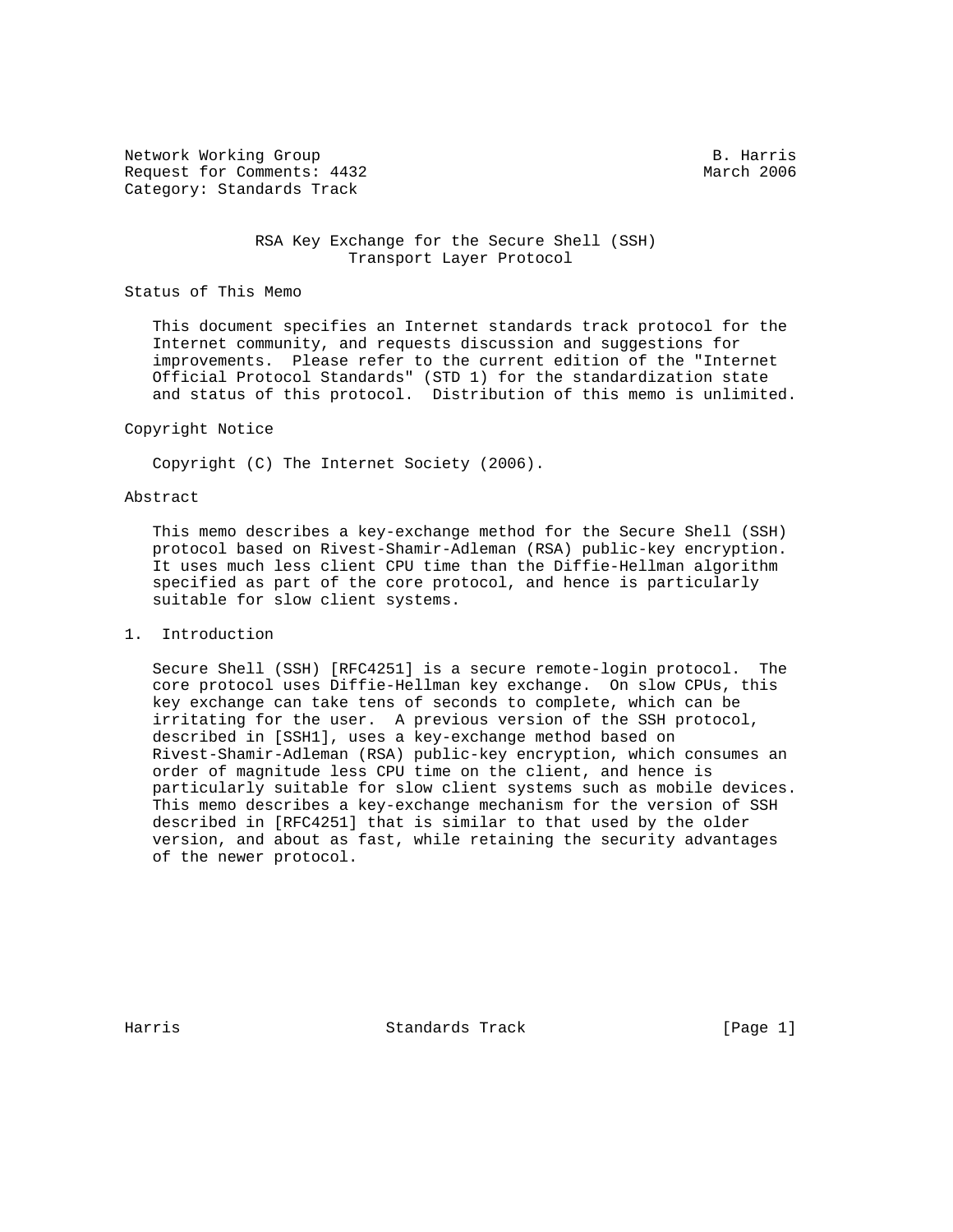2. Conventions Used in This Document

 The key words "MUST" and "SHOULD" in this document are to be interpreted as described in [RFC2119].

 The data types "byte", "string", and "mpint" are defined in Section 5 of [RFC4251].

Other terminology and symbols have the same meaning as in [RFC4253].

3. Overview

 The RSA key-exchange method consists of three messages. The server sends to the client an RSA public key, K\_T, to which the server holds the private key. This may be a transient key generated solely for this SSH connection, or it may be re-used for several connections. The client generates a string of random bytes, K, encrypts it using K\_T, and sends the result back to the server, which decrypts it. The client and server each hash K, K\_T, and the various key-exchange parameters to generate the exchange hash, H, which is used to generate the encryption keys for the session, and the server signs H with its host key and sends the signature to the client. The client then verifies the host key as described in Section 8 of [RFC4253].

 This method provides explicit server identification as defined in Section 7 of [RFC4253]. It requires a signature-capable host key.

4. Details

The RSA key-exchange method has the following parameters:

 HASH hash algorithm for calculating exchange hash, etc. HLEN output length of HASH in bits MINKLEN minimum transient RSA modulus length in bits

 Their values are defined in Section 5 and Section 6 for the two methods defined by this document.

The method uses the following messages.

First, the server sends:

| byte   | SSH MSG KEXRSA PUBKEY                         |
|--------|-----------------------------------------------|
| string | server public host key and certificates (K S) |
|        | string K T, transient RSA public key          |

Harris Standards Track [Page 2]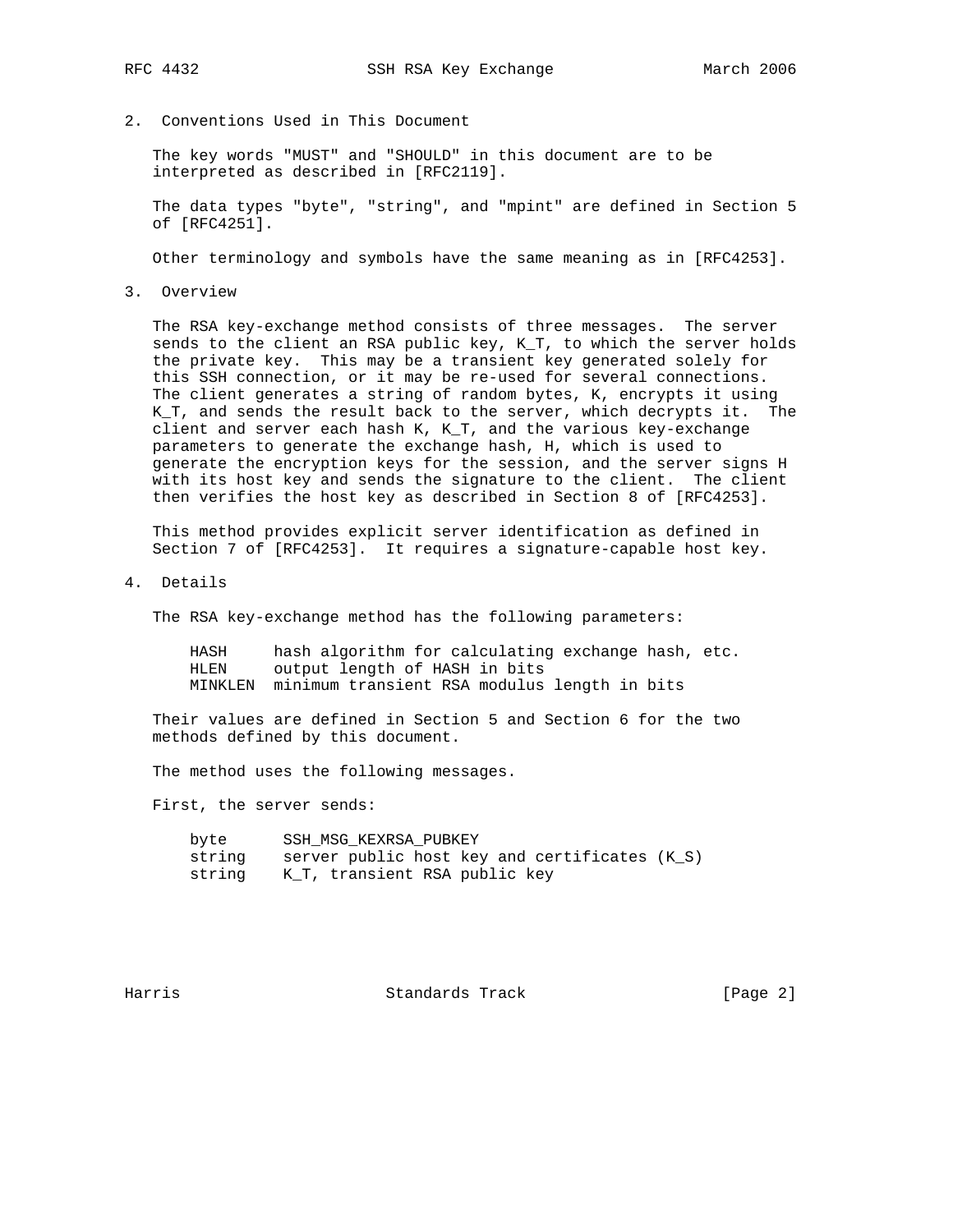The key K\_T is encoded according to the "ssh-rsa" scheme described in Section 6.6 of [RFC4253]. Note that unlike an "ssh-rsa" host key, K\_T is used only for encryption, and not for signature. The modulus of K T MUST be at least MINKLEN bits long.

 The client generates a random integer, K, in the range 0 <= K < 2^(KLEN-2\*HLEN-49), where KLEN is the length of the modulus of K\_T, in bits. The client then uses K\_T to encrypt:

mpint K, the shared secret

 The encryption is performed according to the RSAES-OAEP scheme of [RFC3447], with a mask generation function of MGF1-with-HASH, a hash of HASH, and an empty label. See Appendix A for a proof that the encoding of K is always short enough to be thus encrypted. Having performed the encryption, the client sends:

| byte   | SSH MSG KEXRSA SECRET     |
|--------|---------------------------|
| string | RSAES-OAEP-ENCRYPT(KT, K) |

 Note that the last stage of RSAES-OAEP-ENCRYPT is to encode an integer as an octet string using the I2OSP primitive of [RFC3447]. This, combined with encoding the result as an SSH "string", gives a result that is similar, but not identical, to the SSH "mpint" encoding applied to that integer. This is the same encoding as is used by "ssh-rsa" signatures in [RFC4253].

 The server decrypts K. If a decryption error occurs, the server SHOULD send SSH\_MESSAGE\_DISCONNECT with a reason code of SSH\_DISCONNECT\_KEY\_EXCHANGE\_FAILED and MUST disconnect. Otherwise, the server responds with:

| byte   | SSH MSG KEXRSA DONE          |  |  |
|--------|------------------------------|--|--|
| string | signature of H with host key |  |  |

 The hash H is computed as the HASH hash of the concatenation of the following:

| string | V_C, the client's identification string          |
|--------|--------------------------------------------------|
|        | (CR and LF excluded)                             |
| string | V_S, the server's identification string          |
|        | (CR and LF excluded)                             |
| string | I_C, the payload of the client's SSH_MSG_KEXINIT |
| string | I_S, the payload of the server's SSH_MSG_KEXINIT |
| string | K S, the host key                                |
| string | K_T, the transient RSA key                       |
| string | RSAES_OAEP_ENCRYPT(K_T, K), the encrypted secret |
| mpint  | K, the shared secret                             |

Harris Standards Track [Page 3]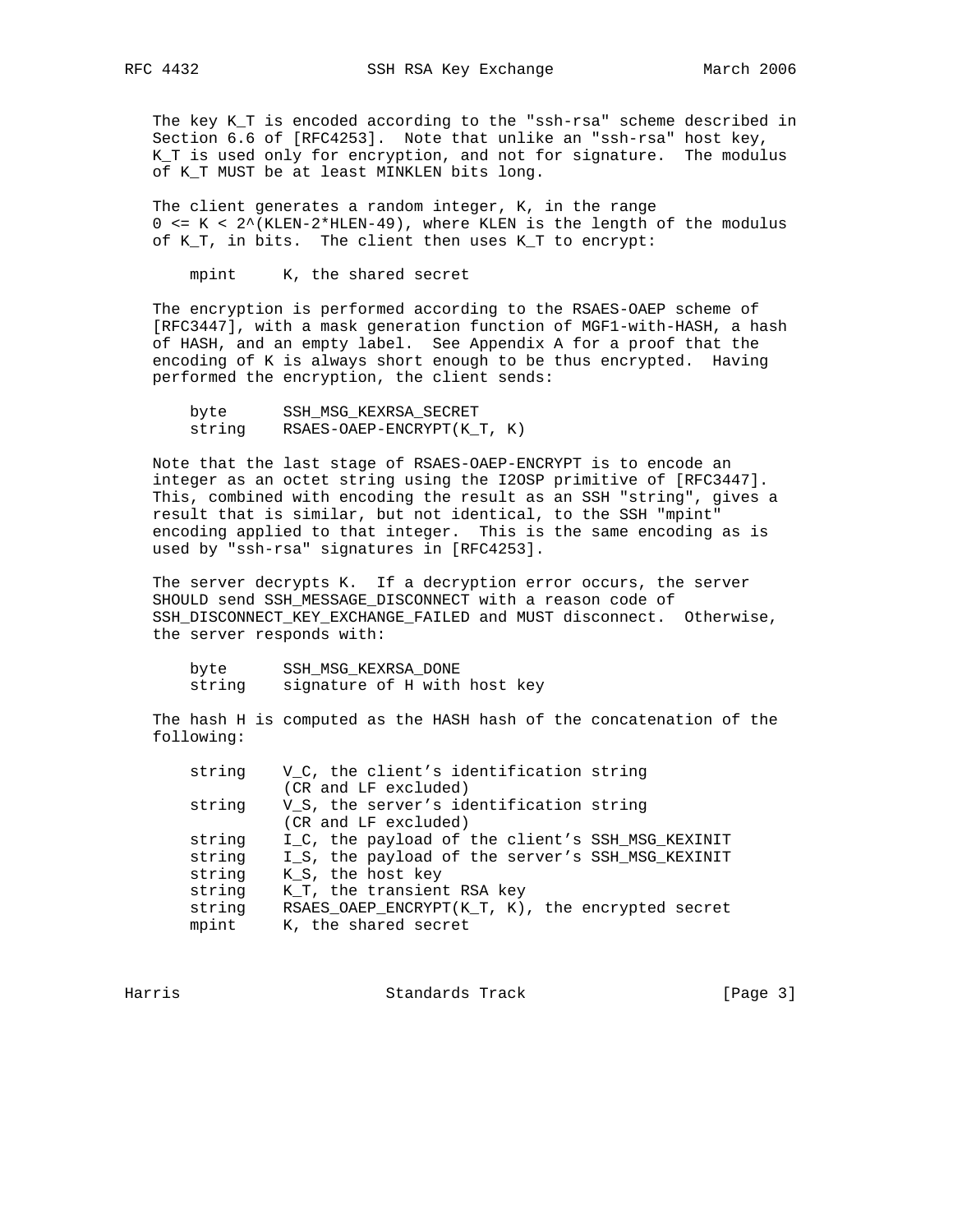This value is called the exchange hash, and it is used to authenticate the key exchange. The exchange hash SHOULD be kept secret.

 The signature algorithm MUST be applied over H, not the original data. Most signature algorithms include hashing and additional padding. For example, "ssh-dss" specifies SHA-1 hashing. In such cases, the data is first hashed with HASH to compute H, and H is then hashed again as part of the signing operation.

5. rsa1024-sha1

 The "rsa1024-sha1" method specifies RSA key exchange as described above with the following parameters:

 HASH SHA-1, as defined in [RFC3174] HLEN 160 MINKLEN 1024

6. rsa2048-sha256

 The "rsa2048-sha256" method specifies RSA key exchange as described above with the following parameters:

 HASH SHA-256, as defined in [FIPS-180-2] HLEN 256 MINKLEN 2048

7. Message Numbers

The following message numbers are defined:

 SSH\_MSG\_KEXRSA\_PUBKEY 30 SSH\_MSG\_KEXRSA\_SECRET 31 SSH\_MSG\_KEXRSA\_DONE 32

8. Security Considerations

The security considerations in [RFC4251] apply.

 If the RSA private key generated by the server is revealed, then the session key is revealed. The server should thus arrange to erase this from memory as soon as it is no longer required. If the same RSA key is used for multiple SSH connections, an attacker who can find the private key (either by factorising the public key or by other means) will gain access to all of the sessions that used that key. As a result, servers SHOULD use each RSA key for as few key exchanges as possible.

Harris Standards Track [Page 4]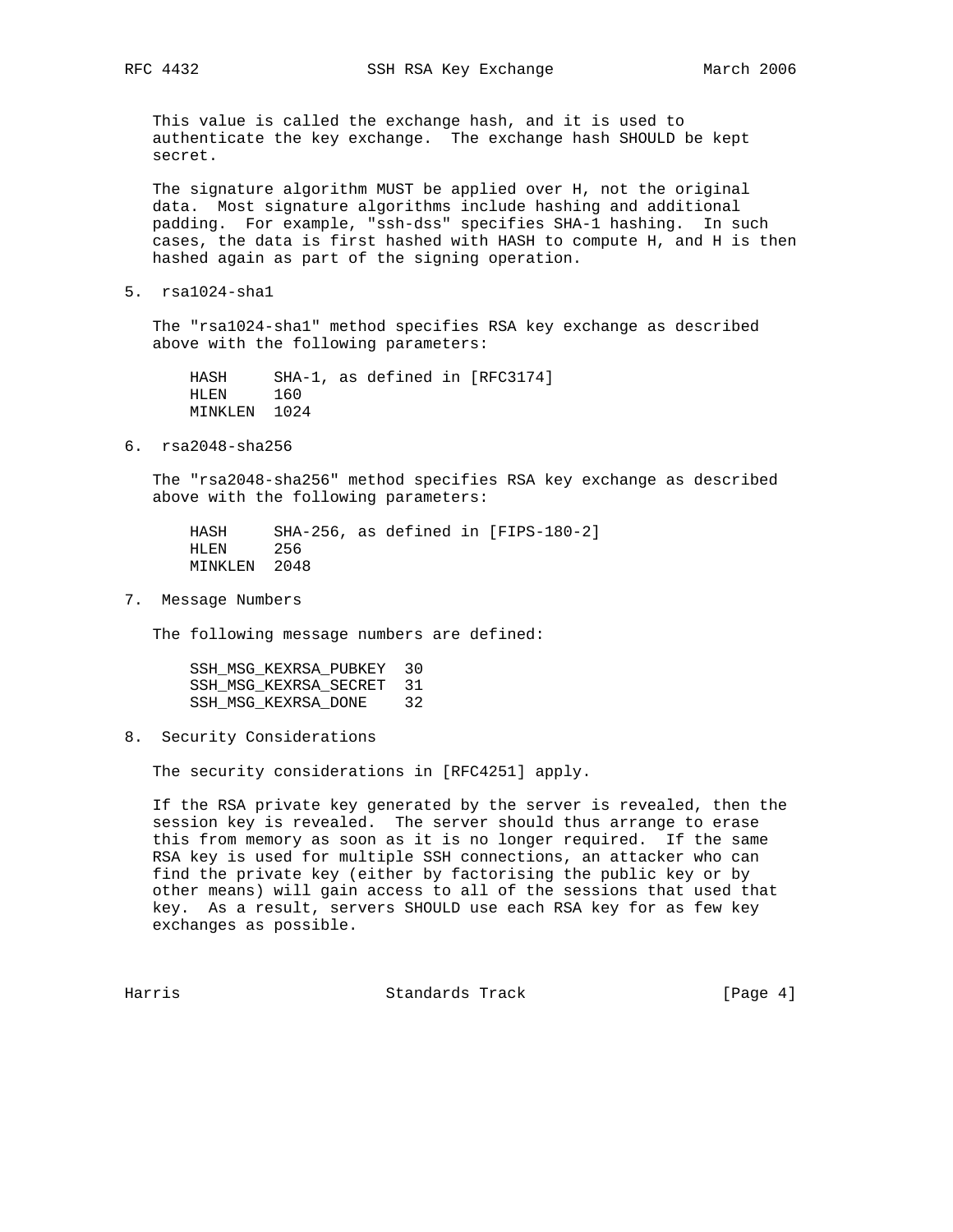[RFC3447] recommends that RSA keys used with RSAES-OAEP not be used with other schemes, or with RSAES-OAEP using a different hash function. In particular, this means that K\_T should not be used as a host key, or as a server key in earlier versions of the SSH protocol.

 Like all key-exchange mechanisms, this one depends for its security on the randomness of the secrets generated by the client (the random number K) and the server (the transient RSA private key). In particular, it is essential that the client use a high-quality cryptographic pseudo-random number generator to generate K. Using a bad random number generator will allow an attacker to break all the encryption and integrity protection of the Secure Shell transport layer. See [RFC4086] for recommendations on random number generation.

 The size of transient key used should be sufficient to protect the encryption and integrity keys generated by the key-exchange method. For recommendations on this, see [RFC3766]. The strength of RSAES-OAEP is in part dependent on the hash function it uses. [RFC3447] suggests using a hash with an output length of twice the security level required, so SHA-1 is appropriate for applications requiring up to 80 bits of security, and SHA-256 for those requiring up to 128 bits.

 Unlike the Diffie-Hellman key-exchange method defined by [RFC4253], this method allows the client to fully determine the shared secret, K. This is believed not to be significant, since K is only ever used when hashed with data provided in part by the server (usually in the form of the exchange hash, H). If an extension to SSH were to use K directly and to assume that it had been generated by Diffie-Hellman key exchange, this could produce a security weakness. Protocol extensions using K directly should be viewed with extreme suspicion.

 This key-exchange method is designed to be resistant to collision attacks on the exchange hash, by ensuring that neither side is able to freely choose its input to the hash after seeing all of the other side's input. The server's last input is in SSH\_MSG\_KEXRSA\_PUBKEY, before it has seen the client's choice of K. The client's last input is K and its RSA encryption, and the one-way nature of RSA encryption should ensure that the client cannot choose K so as to cause a collision.

# 9. IANA Considerations

 IANA has assigned the names "rsa1024-sha1" and "rsa2048-sha256" as Key Exchange Method Names in accordance with [RFC4250].

Harris **Example 28** Standards Track **Example 28** [Page 5]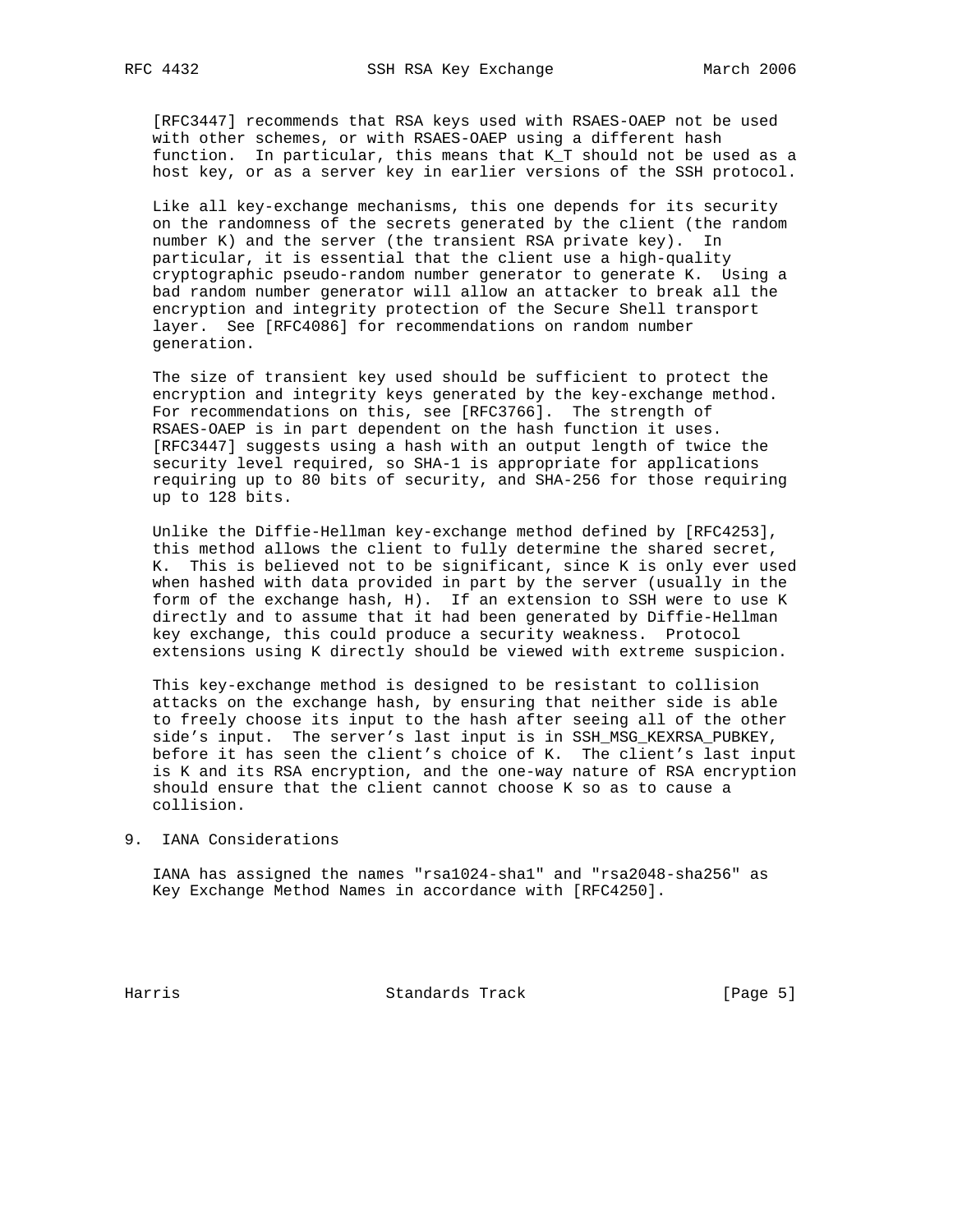# 10. Acknowledgements

 The author acknowledges the assistance of Simon Tatham with the design of this key exchange method.

The text of this document is derived in part from [RFC4253].

#### 11. References

- 11.1. Normative References
	- [RFC2119] Bradner, S., "Key words for use in RFCs to Indicate Requirement Levels", BCP 14, RFC 2119, March 1997.
	- [RFC3174] Eastlake, D. and P. Jones, "US Secure Hash Algorithm 1 (SHA1)", RFC 3174, September 2001.
	- [RFC3447] Jonsson, J. and B. Kaliski, "Public-Key Cryptography Standards (PKCS) #1: RSA Cryptography Specifications Version 2.1", RFC 3447, February 2003.
	- [RFC4251] Ylonen, T. and C. Lonvick, "The Secure Shell (SSH) Protocol Architecture", RFC 4251, January 2006.
	- [RFC4253] Ylonen, T. and C. Lonvick, "The Secure Shell (SSH) Transport Layer Protocol", RFC 4253, January 2006.
	- [RFC4250] Lehtinen, S. and C. Lonvick, "The Secure Shell (SSH) Protocol Assigned Numbers", RFC 4250, January 2006.
	- [FIPS-180-2] National Institute of Standards and Technology (NIST), "Secure Hash Standard (SHS)", FIPS PUB 180-2, August 2002.

### 11.2. Informative References

- [SSH1] Ylonen, T., "SSH -- Secure Login Connections over the Internet", 6th USENIX Security Symposium, pp. 37-42, July 1996.
- [RFC3766] Orman, H. and P. Hoffman, "Determining Strengths For Public Keys Used For Exchanging Symmetric Keys", BCP 86, RFC 3766, April 2004.
- [RFC4086] Eastlake, D., Schiller, J., and S. Crocker, "Randomness Requirements for Security", BCP 106, RFC 4086, June 2005.

| [Page 6] |  |
|----------|--|
|          |  |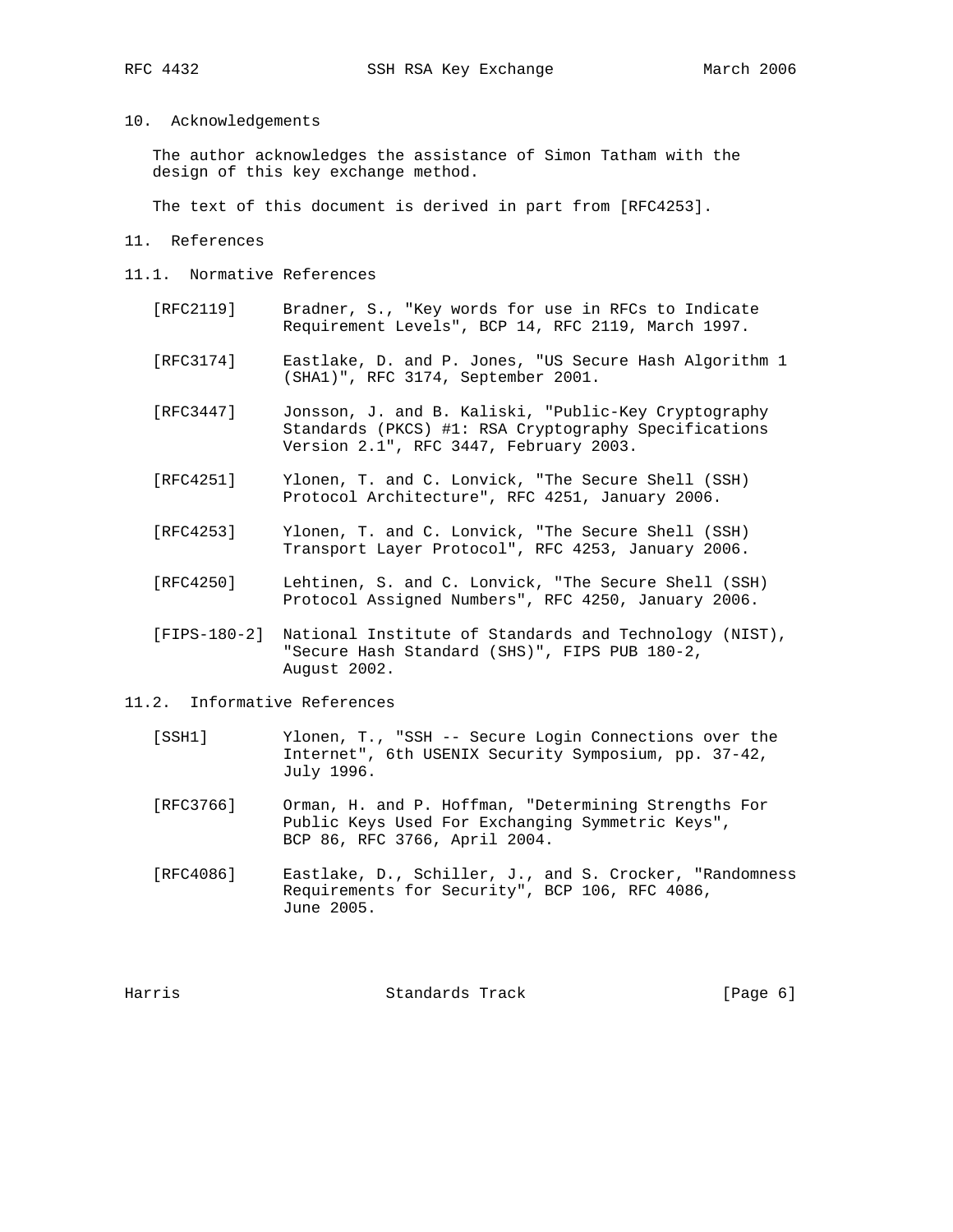Appendix A. On the Size of K

 The requirements on the size of K are intended to ensure that it is always possible to encrypt it under K\_T. The mpint encoding of K requires a leading zero bit, padding to a whole number of bytes, and a four-byte length field, giving a maximum length in bytes, B =  $(KLEN-2*HLEN-49+1+7)/8 + 4 = (KLEN-2*HLEN-9)/8$  (where "/" denotes integer division rounding down).

 The maximum length of message that can be encrypted using RSAEP-OAEP is defined by [RFC3447] in terms of the key length in bytes, which is  $(KLEN+7)/8$ . The maximum length is thus L =  $(KLEN+7-2*HLEN-16)/8$  = (KLEN-2\*HLEN-9)/8. Thus, the encoded version of K is always small enough to be encrypted under K\_T.

Author's Address

 Ben Harris 2a Eachard Road CAMBRIDGE CB4 1XA UNITED KINGDOM

EMail: bjh21@bjh21.me.uk

Harris Standards Track [Page 7]